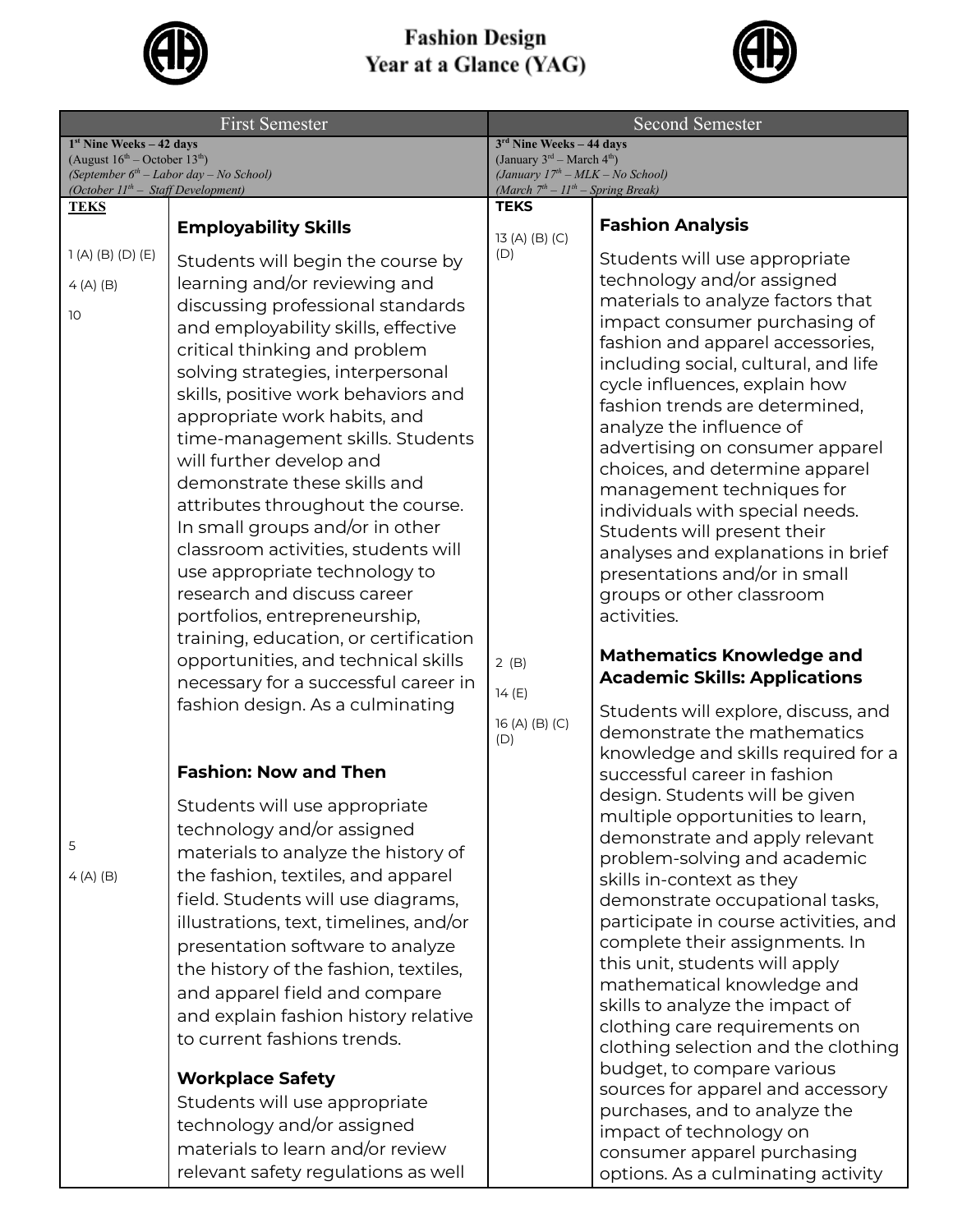



| $\overline{7}$<br>8 (A) (B) (C) | as personal and workplace safety<br>rules and procedures. In small   | for the unit, students will develop<br>and implement ideas for recycling |
|---------------------------------|----------------------------------------------------------------------|--------------------------------------------------------------------------|
| (D)                             | groups and/or in other classroom                                     | apparel.                                                                 |
| 14 (A) (B) (C)                  | activities, students will work                                       |                                                                          |
| (D)                             | together to learn, observe, explain,                                 |                                                                          |
| 15 (A) (B) (C)                  | and demonstrate safety and                                           |                                                                          |
| $(D)$ $(E)$                     | sanitary procedures while                                            |                                                                          |
|                                 | laundering, pressing, or dry                                         |                                                                          |
|                                 | cleaning, pressing procedures, and                                   |                                                                          |
|                                 | how to apply safety procedures                                       |                                                                          |
|                                 | while operating equipment.                                           |                                                                          |
|                                 | Students will work together to                                       |                                                                          |
|                                 | interpret labeling information, and                                  |                                                                          |
|                                 | safely determine and evaluate                                        |                                                                          |
|                                 | clothing care products and                                           |                                                                          |
|                                 | equipment. Students will use                                         |                                                                          |
|                                 | diagrams, examples, illustrations,                                   |                                                                          |
|                                 | charts, text, and/or presentation                                    |                                                                          |
|                                 | software to explain and identify                                     |                                                                          |
|                                 | procedures to receive, mark, and                                     |                                                                          |
|                                 | identify laundry or dry cleaning,                                    |                                                                          |
|                                 | identify appropriate laundry and                                     |                                                                          |
|                                 | dry cleaning procedures, and                                         |                                                                          |
|                                 | describe commercial laundry                                          |                                                                          |
|                                 | and/or dry cleaning techniques.                                      |                                                                          |
|                                 | Students will employ mentoring                                       |                                                                          |
|                                 | and leadership skills as/when                                        |                                                                          |
|                                 | appropriate.                                                         |                                                                          |
| 4(A)                            | <b>Ethical Conduct and</b>                                           |                                                                          |
| $9(A)$ (B) (C)                  | <b>Critical-Thinking Skills</b>                                      |                                                                          |
|                                 |                                                                      |                                                                          |
|                                 | Students will explore, identify, and                                 |                                                                          |
|                                 | explain the nature of business                                       |                                                                          |
|                                 | ethics and the role of ethics in<br>fashion by researching and       |                                                                          |
|                                 | discussing maintaining client                                        |                                                                          |
|                                 | confidentiality and privacy of                                       |                                                                          |
|                                 | sensitive content, providing proper                                  |                                                                          |
|                                 | credit for ideas, copyright laws, and                                |                                                                          |
|                                 | how the fashion industry                                             |                                                                          |
|                                 | influences society. Students will<br>demonstrate their understanding |                                                                          |
|                                 | of business and personal ethics                                      |                                                                          |
|                                 | and ethical responsibilities in                                      |                                                                          |
|                                 | classroom activities and/or                                          |                                                                          |
|                                 | decision-making                                                      |                                                                          |
|                                 | scenarios/occupational tasks.                                        |                                                                          |
|                                 |                                                                      |                                                                          |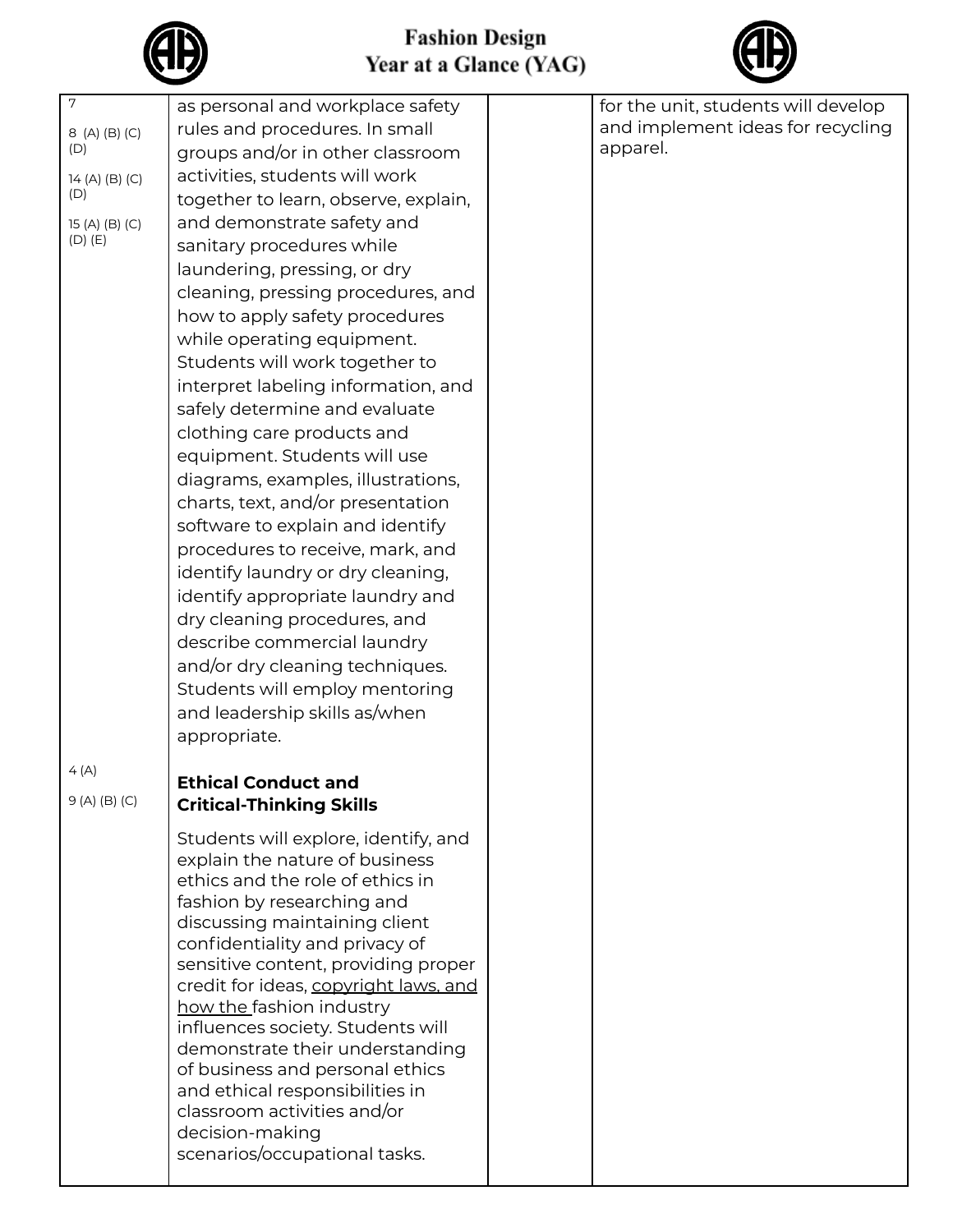

## **Fashion Design<br>Year at a Glance (YAG)**



| $2nd$ Nine Weeks – 42 days<br>(October $14th$ – December $17th$ ) |                                                                                                                                                                                                                                                                                                                                                                                                                                                                                                                                                                                                                                                                                                                            | $4th$ Nine Weeks – 51 days<br>(March $14th - May 25th$ ) |                                                                                                                                                                                                                                                                                                                                                                                                                                                                                                                                                                                                                                                                                                                          |  |
|-------------------------------------------------------------------|----------------------------------------------------------------------------------------------------------------------------------------------------------------------------------------------------------------------------------------------------------------------------------------------------------------------------------------------------------------------------------------------------------------------------------------------------------------------------------------------------------------------------------------------------------------------------------------------------------------------------------------------------------------------------------------------------------------------------|----------------------------------------------------------|--------------------------------------------------------------------------------------------------------------------------------------------------------------------------------------------------------------------------------------------------------------------------------------------------------------------------------------------------------------------------------------------------------------------------------------------------------------------------------------------------------------------------------------------------------------------------------------------------------------------------------------------------------------------------------------------------------------------------|--|
| (November $22^{nd} - 26^{th} -$ Thanksgiving Break)               |                                                                                                                                                                                                                                                                                                                                                                                                                                                                                                                                                                                                                                                                                                                            | $(April 8th - Battle of Flowers - No School)$            |                                                                                                                                                                                                                                                                                                                                                                                                                                                                                                                                                                                                                                                                                                                          |  |
| <b>TEKS</b>                                                       | (December $20^{th}$ – December $31^{st}$ – Holiday Break)                                                                                                                                                                                                                                                                                                                                                                                                                                                                                                                                                                                                                                                                  | <b>TEKS</b>                                              | $(April 15th - Good Friday - No School)$                                                                                                                                                                                                                                                                                                                                                                                                                                                                                                                                                                                                                                                                                 |  |
|                                                                   | <b>Fashion Analysis Project</b>                                                                                                                                                                                                                                                                                                                                                                                                                                                                                                                                                                                                                                                                                            |                                                          |                                                                                                                                                                                                                                                                                                                                                                                                                                                                                                                                                                                                                                                                                                                          |  |
| 2(A)<br>11(A) (B) (C)<br>$(D)$ $(E)$                              | Students will use appropriate<br>technology and/or assigned<br>materials to analyze the nature<br>and value of fashion. Student<br>projects will identify the spectrum<br>of the fashion industry, identify<br>prominent fashion publications,<br>and evaluate the fashion cycle.<br>After their research is completed,<br>students will apply English<br>language arts knowledge and skills<br>to write and complete a fashion<br>analysis project. The projects will<br>include correct use of content,<br>technical concepts, vocabulary,<br>grammar, punctuation, and<br>terminology.                                                                                                                                  | $17$ (A) (B) (C)<br>$(D)$ $(E)$ $(F)$<br>18 (A) (B) (C)  | <b>Techniques and Terminology</b><br>Students will be given multiple<br>opportunities to observe, learn,<br>and apply principles and elements<br>of effective design. Students will<br>learn and explain how to identify<br>basic body types, how to identify<br>and apply proportion, balance,<br>emphasis, rhythm, and harmony<br>for specific fashion ensembles,<br>how to determine clothing<br>silhouettes, fabric selection, and<br>design elements appropriate for<br>specific body types, how to use<br>design principles to design<br>products for the human form,<br>including adaptations for<br>individuals with special needs,                                                                              |  |
| 12 (A) (B) (C)                                                    |                                                                                                                                                                                                                                                                                                                                                                                                                                                                                                                                                                                                                                                                                                                            |                                                          | how to sketch fashion drawings<br>using basic design tools and                                                                                                                                                                                                                                                                                                                                                                                                                                                                                                                                                                                                                                                           |  |
| (D)                                                               | <b>Factors That Influence the</b><br><b>Apparel Industry</b>                                                                                                                                                                                                                                                                                                                                                                                                                                                                                                                                                                                                                                                               |                                                          | techniques such as fashion<br>drawing, draping, and flat pattern                                                                                                                                                                                                                                                                                                                                                                                                                                                                                                                                                                                                                                                         |  |
|                                                                   | Students will use appropriate<br>technology and/or assigned<br>materials to learn, discuss, and<br>evaluate factors influencing the<br>apparel industry, including the<br>interrelationship of theU.S. and<br>international economies, labor<br>laws, and procedures within the<br>apparel industry that protect the<br>environment. Students will then<br>discuss and compare labor laws of<br>the United States and other<br>countries. Students will also use<br>appropriate technology and/or<br>assigned materials to learn about<br>technological advancements<br>influencing the apparel industry,<br>and discuss these advancements<br>in small groups, brief<br>presentations, and/or in classroom<br>activities. | 1(A) (B) (C)<br>$(D)$ $(E)$<br>2(A)                      | methods for fitting a garment, and<br>how to apply technology<br>applications useful in the apparel<br>design process. Students will then<br>apply effective design principles<br>and elements in "hands-on"<br>demonstrations and/or activities to<br>identify and apply shape, line,<br>form, color, and texture for specific<br>fashion ensembles, determine<br>clothing silhouettes, fabric<br>selection, and design elements<br>appropriate for specific body<br>types, and use-design elements to<br>design products for the human<br>form, including adaptations for<br>individuals with special needs.<br><b>Career Portfolio and Course</b><br><b>Culminating Activities</b><br>Students will use organized and |  |
|                                                                   |                                                                                                                                                                                                                                                                                                                                                                                                                                                                                                                                                                                                                                                                                                                            | 3(A) (B) (C)<br>$(D)$ $(E)$ $(F)$ $(G)$                  | professional communications<br>strategies to present completed<br>career portfolios, with work                                                                                                                                                                                                                                                                                                                                                                                                                                                                                                                                                                                                                           |  |